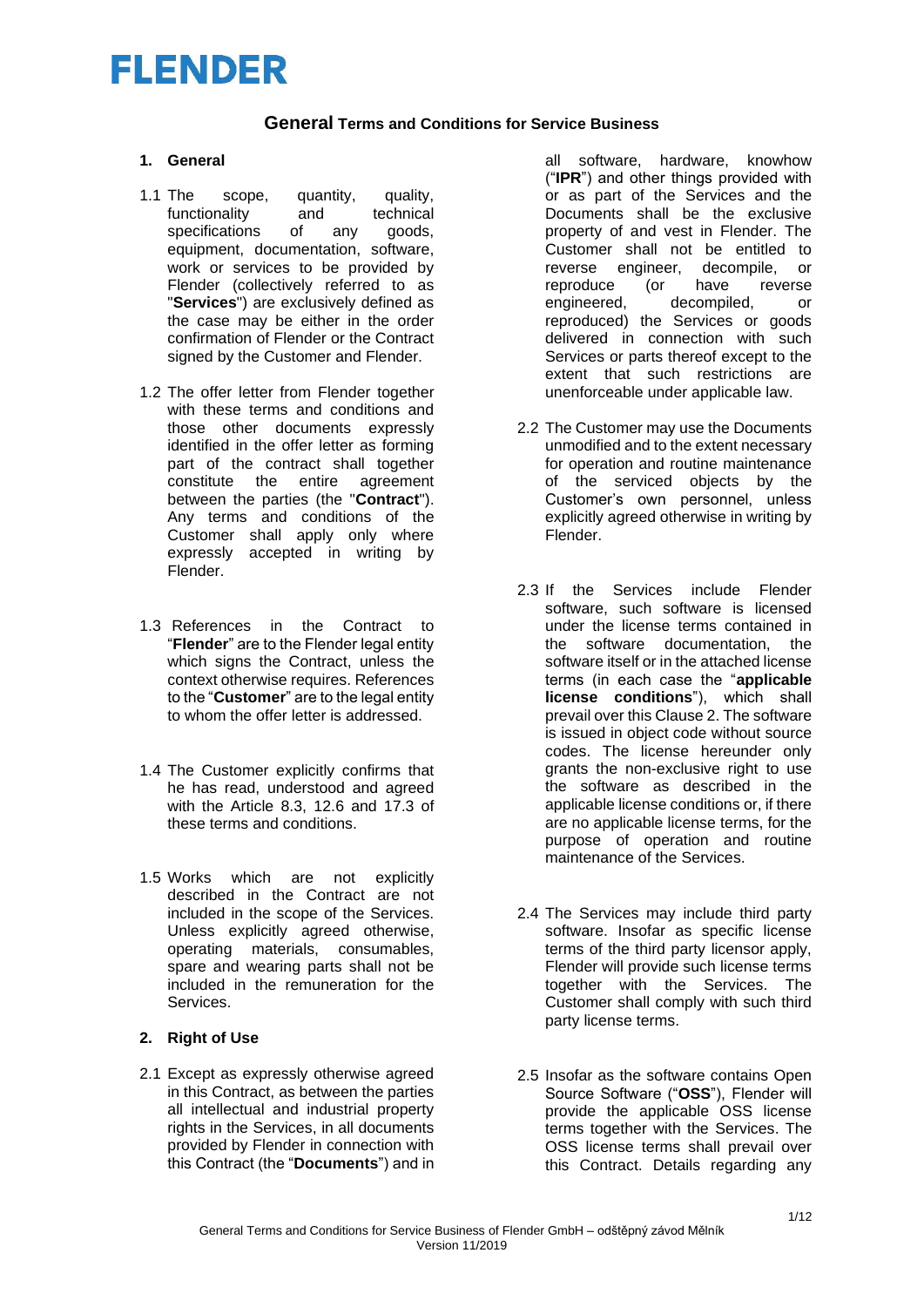third-party software and OSS contained in the Services are available in the software documentation (e.g. README\_OSS).

- 2.6 The rights granted in Clause 2 shall be transferable to a third party only together with the transfer of ownership of all of the serviced objects to that third party.
- 2.7 Without prejudice to the Customer's intellectual property rights and subject to compliance with applicable law, Flender and its Affiliates may for its own business purposes collect, use, modify, and copy any data received under this Contract. Any legal obligations regarding personal data shall remain unaffected.

#### **3. Prices and Terms of Payment**

- 3.1 Unless agreed otherwise in writing, prices exclude insurance and any other additional charges (such as inspections by third parties). The price payable by the Customer under this Contract shall be referred to in this Contract as the "**Contract Price**".
- 3.2 The Customer shall bear all incidental costs, e.g. travel expenses, daily allowances, in addition to the Contract Price.
- 3.3 The Contract Price is exclusive of any indirect taxes (such as property, license, sales, use, value added or similar tax) and/or any duties, customs or public charges related to the Contract. The Customer agrees to pay to or reimburse Flender for any taxes, customs, duties or other public charges levied on Flender in relation to the Services. All payments shall be made to Flender's bank account without deduction (e.g. deduction of withholding tax) within 30 days after issuance of the invoice. If the Customer is required to make a deduction by law, the sum payable shall be increased so that Flender receives a net amount equal to the amount it would have received without such deduction. The Customer shall provide to Flender tax receipts from the relevant tax

authorities in connection with the payments in due course.

- 3.4 If the Customer is in default with payment of an invoiced amount, Flender is entitled to a default interest of 0.05 % from the total due amount (including VAT) for each day of default (even a started day) from the Customer. Flender may invoice the Customer the default interest either as an aggregate sum following payment of the due amount or termination of the contract or partially for certain period of default. The Customer is obliged to pay Flender invoiced amount of default interest within 14 days following the date when such an invoice is issued at the latest. The right of Flender to damages in full amount is not affected by this. Section 1805 (2) of the Civil Code shall not apply.
- 3.5 Each party must pay all sums that it owes to the other party under this Contract free and clear without any set-<br>off. counterclaim. deduction or off, counterclaim, deduction or withholding of any kind, save as agreed otherwise in writing or as may be required by law.

### **4. Rights and Obligations of Flender**

- 4.1 Flender begins with the Services within a reasonable period of time and performs the Services during its normal service hours (Monday to Friday, 8.00 a.m. to 5.00 p.m. except for national and/or local holidays) or during the specifically agreed service hours, unless otherwise agreed in writing or stated in the Contract.
- 4.2 Flender reserves the right to execute the Services using a different, but technically equivalent method to that set out in the Contract, provided that any such modification does not<br>materially change the agreed materially characteristics/specifications of the Services to the detriment of the **Customer**
- 4.3 Flender is entitled to subcontract Services to subcontractors. If Flender commissions subcontractors, Flender remains responsible for these subcontractors within the scope of the statutory regulations. Unless otherwise stated in this Contract, Flender shall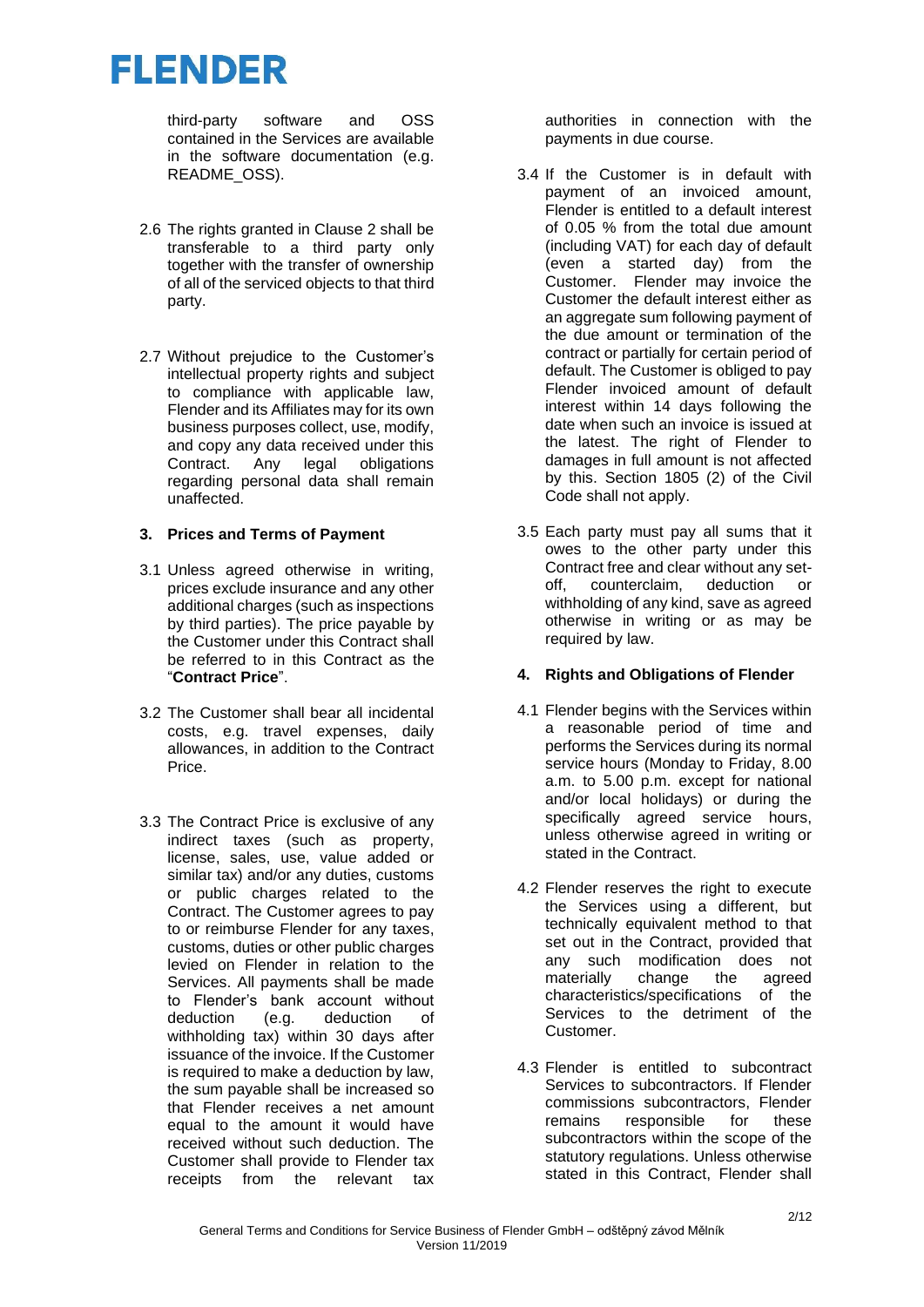not have any responsibility for Customer's scheduling, planning, project-management, quality programs, health, safety, security or environmental management and for any resulting time extension or costoverrun with the Services. Flender shall be responsible for obtaining any work permits required by its personnel. Flender shall only use suitably qualified and experienced personnel and shall have the right to replace any of its personnel at any time with equivalent personnel.

4.4 Upon Flender's request, the Customer shall inform the Flender personnel in time of all their obligations towards the local authorities (such as police registration, etc.) and shall assist such personnel in their dealings with the local authorities. Customer shall provide Flender all support reasonably required in the procurement of entry, residence and working permits. Any impossibility or delay in obtaining the necessary entry residence or

working permits which is not solely attributable to Flender shall not constitute a breach of Flender's contractual obligations and Flender shall be entitled to an adjustment in deadlines for performance.

4.5 To the extent the Services include supervision, Flender's only obligation is to provide correct instructions and it shall not be liable for the performance of third parties or Customer's personnel.

### **5. Delay**

5.1 Any agreed dates for performance of the Services or any part of them shall be extended by a reasonable period of time if and to the extent that Flender is delayed or impeded in the performance of its obligations by any third party or by the failure of the Customer to perform its obligations. This includes without limitation the delivery of required documents (such as necessary permits and approvals), timely performance of any work to be undertaken by the Customer or any third party appointed by the Customer, and compliance with the terms of payment.

- 5.2 If Flender does not meet any binding dates solely due to the fault of Flender, the Customer shall be entitled to liquidated damages amounting to0,5% of the price of the delayed part of the Services per complete week of delay, in which the Customer suffered loss as a result of such delay. Liquidated damages payable in case of delay shall be limited to 5 % of the price of the delayed part of the Services. If Services are provided on basis of a flat rate fee, the value of the service fee applicable to one month shall be used for calculating such liquidated damages and the maximum amount of liquidated damages.
- 5.3 Any rights and remedies of the Customer in case of delay other than those expressly stipulated in this Clause 5 and in Clause 16.2 a) below shall be excluded, to the extent permissible by law.

### **6. Force Majeure**

6.1 A "Force Majeure Event" means any event which is beyond the reasonable control of a party or its subcontractors, which could not have been prevented by good industry practice and which results in a party, its Affiliates or any of its sub-contractors or sub-suppliers (the "**Affected Party**") being unable to perform or being delayed in performing in whole or in part its obligations under this Contract. Force Majeure Events include, among others, acts of war, riot, civil commotion, terrorism, natural disaster, epidemic, strikes, lock-outs, attacks on Flender's IT systems (such as virus attacks, hacker attacks), nonissuance of licenses, permits or approvals, or any other act or failure to act by any public authority, or embargos or any other trade sanctions imposed by the European Union (EU) or the United States of America (U.S.) or any public authority within EU or U.S. territory or by the United Nations which, upon sole discretion of Flender, may expose Flender or any of its Affiliates to sanctions, penalties, loss of privileges or other acts or omissions of public authorities detrimental to Flender or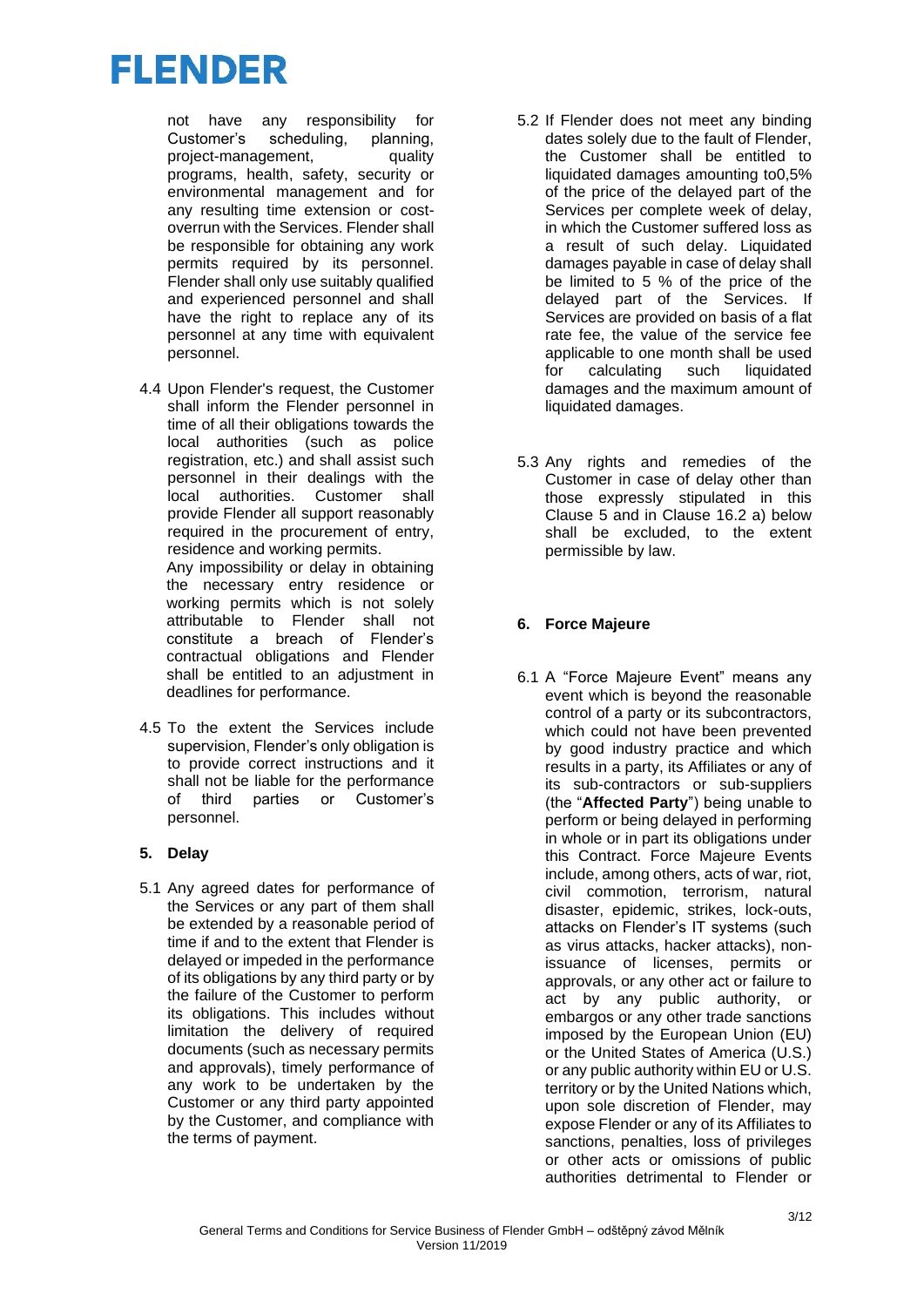any of its Affiliates, or any subcontractor or sub-supplier rejecting delivery due to reasons like those as stated herein, acts or omissions of public authorities including any entities acting on their behalf (or threats thereof), or any subcontractor or subsupplier rejects delivery due to the same reasons.

- 6.2 If a Force Majeure Event occurs, the Affected Party will be deemed not to be in breach of its obligations under the Contract for so long as and to the extent necessary to overcome the effects of the Force Majeure Event.
- 6.3 The Affected Party shall notify the other party as soon as reasonably practicable of the Force Majeure Event and of its affected obligations.
- 6.4 If one or more Force Majeure Events and their effect last for a period of 180 days in aggregate either party may terminate the Contract by giving to the other a written notice of termination with regard to the part of the Services not yet provided. With regard to the part of the Services not performed, Flender shall be entitled to reimbursement from the Customer of its unavoidable costs related to such termination.

#### **7. Obligations of the Customer**

- 7.1 The Customer shall apply for and obtain all necessary licenses, permits and approvals required for commissioning, acceptance and use of the Services.
- 7.2 The Customer shall do all that is required for Flender to commence the performance of the Services in time and to carry out the Services in an uninterrupted manner. In particular, the Customer shall at its cost provide:

(i) Support for Flender in problem analysis to the extent necessary, e.g. providing incident reports and error messages.

(ii) Coordination of third parties commissioned by the Customer.

(iii) Before commencement of the Services and without specific request by Flender provision of up to date documents, drawings of and information about the serviced objects. Flender shall be entitled to use the Customer's documents for the provision of the Services and make them available to Flender's subcontractors providing Services.

(iv) Current data back-up of the current software version, including the stored data and the system parameters on an appropriate data carrier as well as the provision of a copy of the respective data carrier. Execution of data retrieval if necessary.

(v) Obtaining of any permits, approvals, consents or authorizations from any relevant authority, except to the extent that these can only be obtained by Flender.

(vi) If the Services are conducted at Flender's premises, the Customer shall bear costs related to the transportation of the serviced objects to Flender.

7.3 If and to the extent the Services will be performed at the Customer's premises, the Customer shall at its cost provide additionally:

(i) unrestricted access to the serviced objects, timely performance of all preparatory work and establishment of the required operating conditions and infrastructural requirements necessary for the performance of the Services (e.g. internet access, electricity and telephone). (ii) briefings and trainings, including provision of information regarding relevant hazards for humans and machines resulting from the provision of Services, as well as regarding the applicable safety regulations of Customer.

(iii) ensuring and monitoring that the serviced objects are in a safe condition so that there are no risks for humans or machines during the performance of the Services. The Customer shall ensure that the serviced objects are disconnected from the mains during the performance of the Services. The switching authorization for the serviced objects and the respective responsibility always remains with the Customer. The same applies to the implementation of other required operational and legal safety measures, as well as to the provision of (special) protective clothing and devices as well as the provision of security and escort personnel to escort the service technicians in accordance with the requirements of work safety, and upon Flender's request, the provision of a second person required for accident prevention.

(iv) suitably qualified personnel during the performance of the Services with the necessary experience and know-how to operate the serviced objects. Furthermore, the personnel must be able to make and implement any necessary decisions concerning the Services. Unqualified personnel may be rejected by Flender and shall be replaced at the Customer's cost.

(v) technical resources and auxiliary equipment (e.g. ladders, scaffolding, lifting devices, special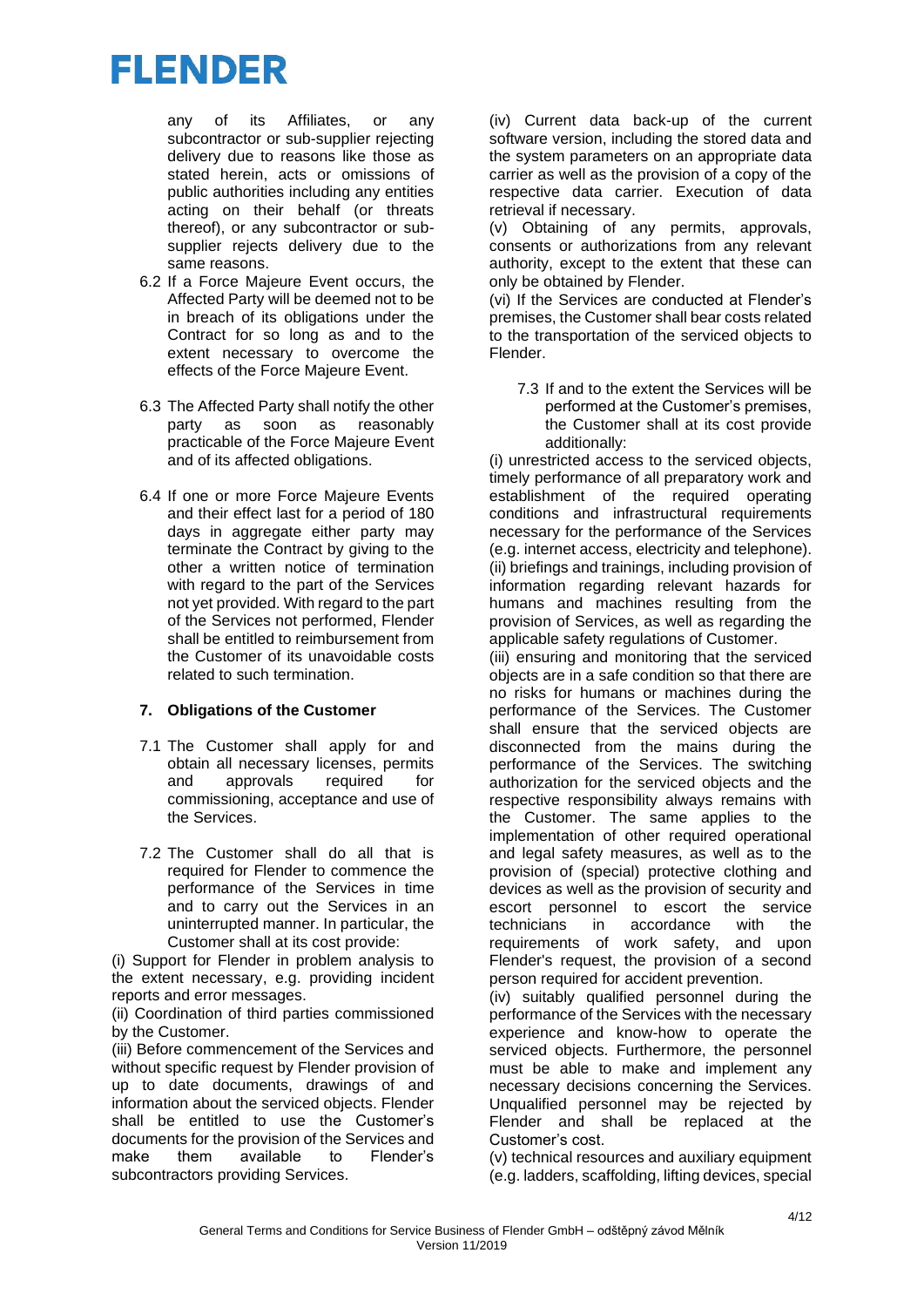tools as well as on-site transportation) with the required operating personnel as well as the operating and production resources and materials and consumables necessary for the performance of the Services.

(vi) power and water supplies together with the necessary connections up to the required location on site as well as heating and general lighting and, if necessary, air-conditioning and ventilation.

(vii) be responsible for adequate safety precautions on site against theft, damage, destruction and other adverse factors. Material lost or damaged shall be replaced or repaired at the Customer's cost.

- 7.4 If Services cannot be performed in the required manner or can only be performed upon delay on grounds for which Flender is not responsible, particularly because the Customer has not performed or timely performed its general or special duties of cooperation or the Customer has culpably missed an agreed deadline, Flender may separately charge to the Customer the additional expenses incurred, including all waiting periods. Agreed-upon dates and deadlines shall be prolonged to a reasonable extent.
- 7.5 The Customer acknowledges that Services on site may generate and/or uncover hazardous waste which is subject to specific legal or regulatory requirements under applicable laws "hazardous materials" or "hazardous waste". If Flender discovers hazardous materials like asbestos environmentally hazardous substances, geological or geothermal conditions, archaeological findings or any other local conditions which adversely affect the Services, the Customer shall be liable for any required remediation and also reimburse Flender for any additional costs and expenses. Flender shall also be entitled to a reasonable extension of time. The Customer shall, at its expense, provide containers complying with all legal and regulatory requirements and shall handle, store and dispose of hazardous waste in accordance with the applicable laws.
- 7.6 Flender shall comply with the Customer's site rules and regulations when performing Services on the

Customer's premises, provided that the Customer informs Flender, in writing, of all relevant site rules and regulations in force at the premises within a reasonable period prior to performance of the Services. The Services shall not be carried out in unhealthy or dangerous surroundings. All the necessary safety and precautionary measures shall have been taken by the Customer, at no cost to Flender, before Services commence and shall be maintained by the Customer during Flender's performance of the Services. The Customer shall inform Flender prior to the execution of any Services about potential health or safety risks which may originate from the Customer's plant or equipment or may exist at Customer's site, including but not limited to hazardous materials which may exist in addition to those already specifically addressed in the Contract or which may be generated or released in the course of the Services ("**HS Risks**").

If a potential health or safety risk arises, then, without limiting its other rights and remedies, Flender may suspend its work until the respective health or safety risk has been permanently eliminated, or protective and preventive measures required by Flender have been taken by the Customer.

The Customer shall reimburse Flender all additional costs incurred by any special and preventive measures protective as deemed necessary by Flender to deal with existing HS Risks as well as costs resulting from the suspension. The contractual schedules and time limits shall be adjusted accordingly.

The Customer is responsible for the health and safety conditions on site, shall comply with any applicable laws as well as the laws, regulations and requirements of the European Union, and shall implement and conduct a risk assessment of potential hazards for the health and safety of the personnel on site, measures to control such risks (including suitable safety and working regulations for the work on site, emergency and evacuation procedures, and effective medical aid systems and resources), and potentially necessary corrective measures. Prior to their performance of any activity on site, Customer shall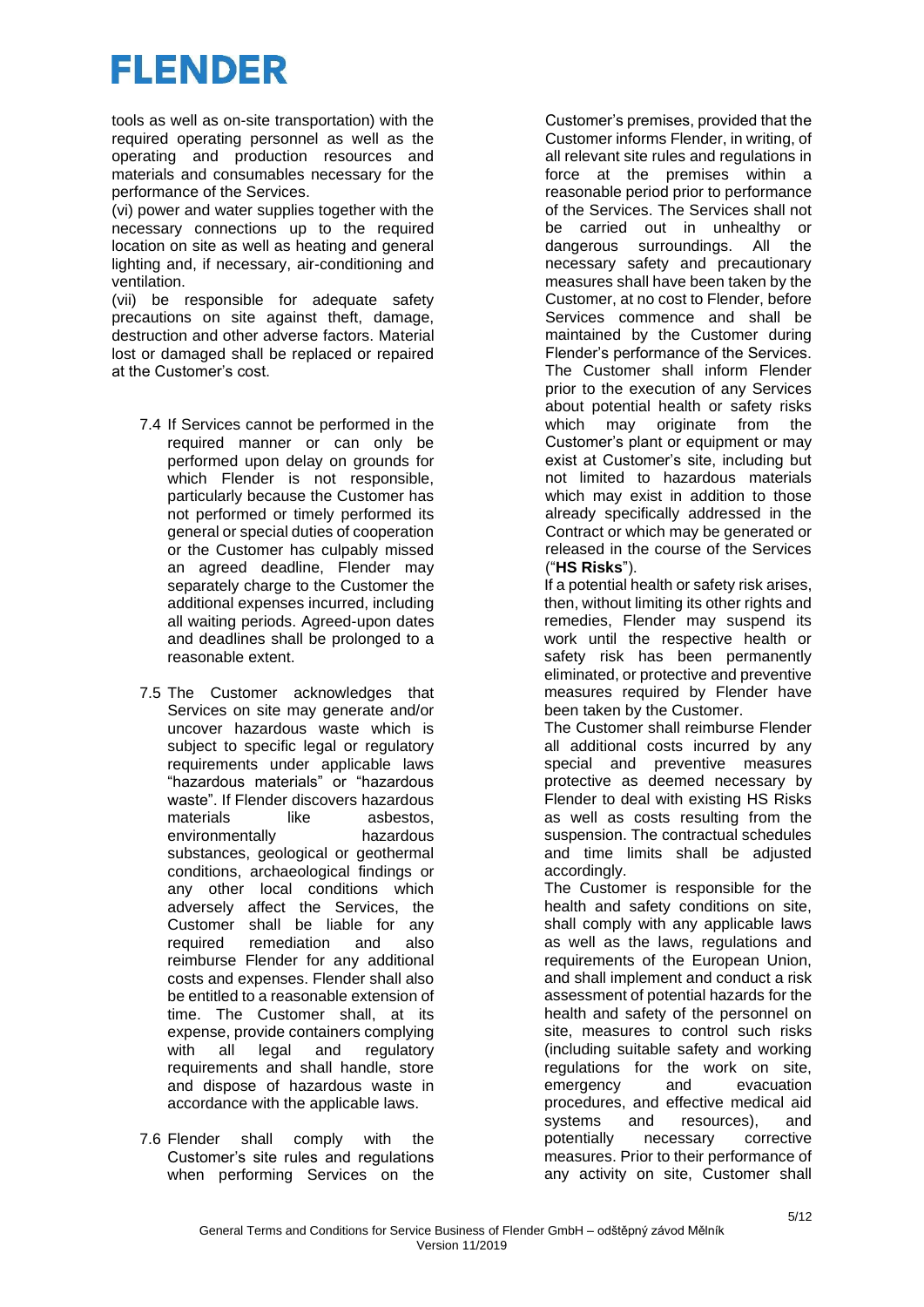provide Flender's and its subsuppliers' personnel with the required safety and working regulations and related trainings. If Flender provides Customer with a safety and health document for the site, the Customer shall comply with the regulations contained therein, including provided updates.

The Customer is responsible for ensuring that the site, including the ambient air and all parts of the plant Flender's employees or subcontractors may come in contact with, are free of asbestos. The ambient air shall be deemed free of asbestos if the airborne asbestos fiber concentration does not exceed 1,000 fibers/m<sup>3</sup> measured with SEM or 10,000 fibers/m<sup>3</sup> measured with PCM. Upon request by Flender, the Customer shall certify these conditions by a licensed and independent institute. Flender shall be entitled to perform corresponding measurements.

In case aforementioned parts or ambient air is not free of asbestos or as long as the permanent absence of asbestos is not ensured, Flender may, without limiting its other rights and remedies, suspend any work in affected areas and reject any delivery of asbestos-containing parts to its factory or workshop until it is certified by a licensed and independent institute that the site and the parts are free of asbestos. The costs of such certification and/or other expenses related to on site asbestos shall be borne by the Customer. Flender may nevertheless agree to perform certain limited scope of work under defined protection measures to the extent determined by Flender. Flender shall be entitled to compensation for any additional cost incurred and to an equitable adjustment to the schedule. All local transportation, provided or arranged by the Customer shall be booked with companies which are certified in terms of quality and safety. Local cars used for crew transportation shall be safe, in a good state of maintenance, equipped with safety belts, headrests, airbags, and where required, 4-wheel drive. The drivers shall be experienced and have good company records. When required by the country, special guidance protection, special or spare tires and safety measures shall be arranged by the Customer.

Basic Customer HS Risks work location requirements are: fenced-in work area; controlled entrance; first-aid staff and equipment; plant gas and fire alarm system; site emergency plan; full time<br>HS Risks coordinator: sanitary HS Risks coordinator; sanitary provisions and canteen facilities; good house-keeping and waste control; permit-to-work system and regular site inspections: personal protection equipment; hoisting, fire-fighting, electrical and hydraulic equipment; to be yearly inspected and in good working order.

7.7 For any portion of the Services performed by Flender and/or its subcontractors on a time basis, the Customer shall confirm Flender on a weekly basis of the hours worked by Flender's and/or its subcontractors' personnel.

#### **8. Changes to the Services, Variations**

- 8.1 Either party may at any time request in writing changes, modifications or additions to the scope of the Services (hereinafter referred to as "**Variation**"). Upon receipt of such Variation request, Flender shall provide the Customer with a written quotation for the requested Variation, specifying the effects of the requested Variation on the Contract, including any necessary adjustment of Contract Price, time schedules and agreed dates, scope of the Services and any other affected provisions of the Contract. If the Customer wishes to proceed with a requested Variation on the basis of a Flender Variation quotation, the Customer shall notify Flender thereof in writing within 14 days of receipt of such Variation quotation. Flender is not obliged to give effect to the Variation until it has been agreed in writing by the parties.
- 8.2 If applicable laws, rules and regulations, engineering standards and codes of practice, and decisions or guidance issued by courts or public authorities are amended or added to after the date of Contract signature, Flender shall be entitled to an adjustment of the Contract, including inter alia an adjustment of the Contract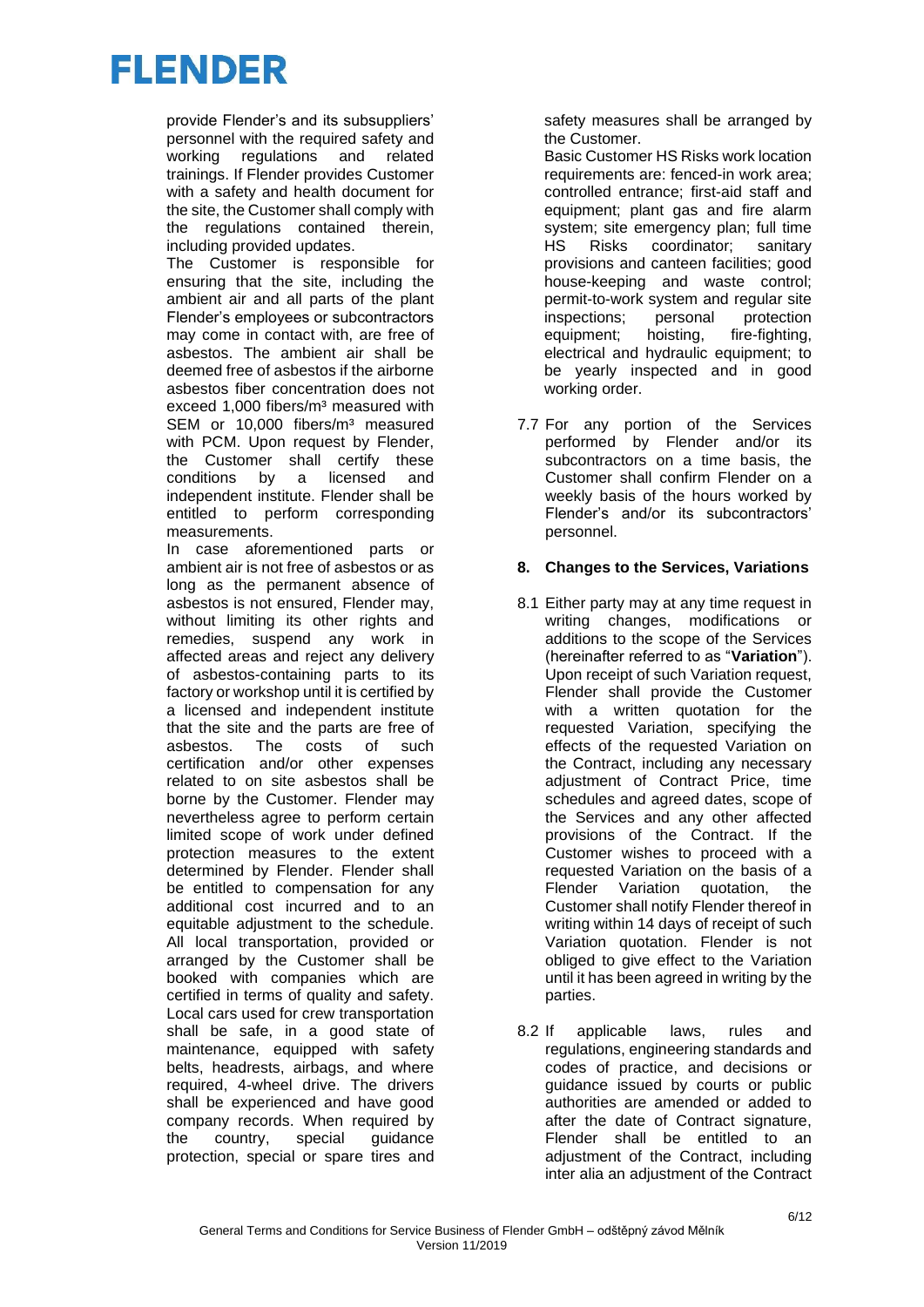Price to reflect any additional costs to be incurred by Flender, the time schedules and scope of Services, as necessary in order to compensate for any adverse effects or additional requirements deriving from such changes.

- 8.3 The Customer shall assume the risk of changes of circumstances according to Sections 1764 to 1766 of the Civil Code.
- **9. Acceptance and Risk of Accidental Damage**
- 9.1 Unless otherwise agreed in writing, an acceptance of the Services is not required. Where the parties have agreed on an acceptance in writing, the Customer shall declare acceptance within 1 week of completion of performance of the Services by Flender, or of the notice of completion, whichever is earlier. The Customer is not entitled to refuse acceptance due to non-significant defects. Acceptance shall be deemed to have occurred within 1 week of completion of performance by Flender or if the serviced objects have been put into operation.
- 9.2 All costs and expenses of the Customer and any third parties (other than those of Flender's own personnel or contractors) incurred in connection with inspections, tests, approvals, acceptance procedures etc. shall be borne by the Customer.
- 9.3 The Customer shall bear the risk of accidental damage to or loss of the Services and the serviced objects. Goods and materials included in the Services are delivered EXW (Incoterms 2010).

#### **10. Defects Liability**

10.1 Flender shall be liable for the proper performance of the Services in accordance with this Contract. If Flender delivers materials and goods in connection with the Services, Flender shall be liable to the Customer for any non-conformity with express terms of this Contract resulting from circumstances existing at the time of the transfer of risk.

- 10.2 Customer shall immediately notify Flender in writing of any defective Services or defective materials and goods without undue delay. The Customer's claims in respect of defects shall be excluded for any apparent defects if the Customer has failed to do so.
- 10.3 Upon such written notification, Flender shall be given a reasonable period of time and opportunity to reperform the Services and/or, at its option, repair or replace defective materials or goods. The Customer shall grant Flender working access to the defective Services, material, or goods,<br>shall undertake any necessary undertake any necessary disassembly and reassembly, and shall provide access to operation and maintenance data, all at no charge to Flender. Upon Flender's request, the Customer shall ensure that the title to the replaced parts/items shall pass to Flender.
- 10.4 The defects liability period for any part of the Services shall expire 12 months after provision of the defective Services or acceptance if agreed. For materials and goods, the defects liability period shall expire 12 months after the transfer or risk. For reperformed Services and replaced or repaired materials and goods, the defects liability period is 6 months from the date of re-performance, replacement, or repair, if the original defects liability period expires earlier. In any event, the defects liability period shall end no later than 24 months from the beginning of the original defects liability period.
- 10.5 There shall be no warranty claim for insignificant deviations from the agreed quality, of only minor impairments of usability, for normal wear and tear, or impairments due to improper or negligent handling by Customer, unsuitable equipment provided by Customer, nonreproducible software errors or special external influences which are not identified within the Contract. In addition, software errors are only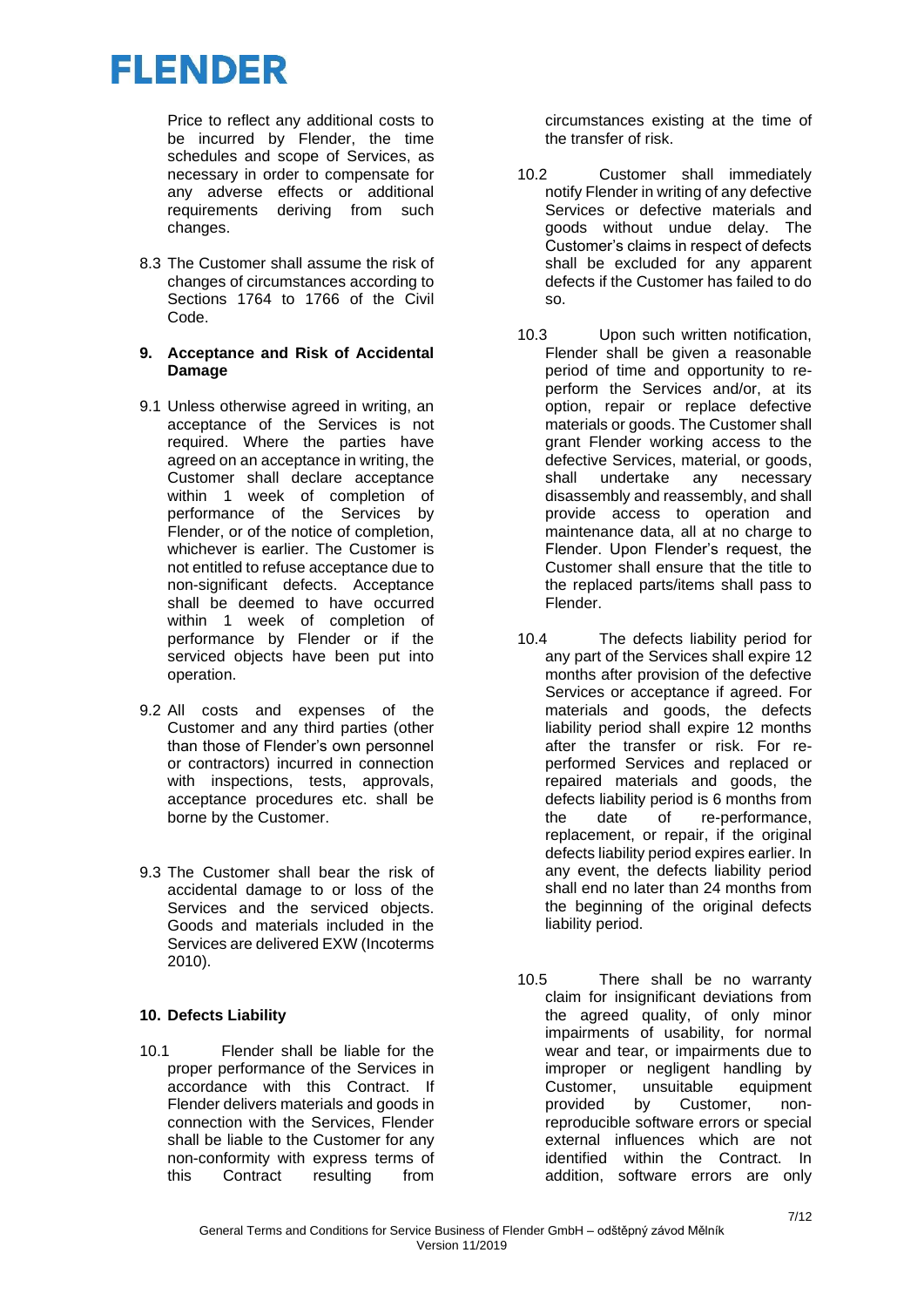deemed a defect if the defect occurs in the most current software version at the given time.

- 10.6 If software is defective, Flender shall only be obliged to provide the Customer with an updated version of the software in which the defect has been remedied when Flender can be reasonably expected to provide such updated version or, if Flender is only licensee, such updated version is reasonably available from Flender's licensor. If the software has been modified or individually developed by Flender, Flender shall in addition provide the Customer with a workaround or other interim error correcting solution until the provision of an updated version of the software in which the defect is remedied, if such workaround or interim solution is feasible at reasonable expense and if otherwise the Customer's business operations would be stopped or substantially impeded.
- 10.7 If Flender re-performs allegedly defective Services and it is ultimately not established that the Services were defective, the Customer shall pay Flender for such re-performance.
- 10.8 Any other liability of Flender and claims of the Customer in case of defective Services or defects, other than those expressly stipulated in this Clause 10 or, in case Flender failed at least three times in remedying/reperforming, in Clause 16.2 b), shall be excluded. All warranties, representations, conditions, and all other terms of any kind whatsoever implied by statute or common law are, to the fullest extent permitted by applicable law, excluded from this Contract.

### **11. Intellectual Property**

11.1 If a third party asserts legitimate claims against the Customer that the Services infringe an IPR owned by such third party, then subject to the following provisions of this Clause 11, Flender shall, at its option and expense, either

a) obtain a right to use the relevant IPR in connection with the Services;

b) modify the works forming part of the Services so as not to infringe the relevant IPR; or

c) replace the infringing part of the Services.

If, in the opinion of Flender, none of the foregoing is reasonably possible, Flender may take back the relevant part of the Services and reimburse the price for such part.

11.2 Flender's obligations in Clause 11.1 are subject to the following conditions:

a) The Customer has immediately notified Flender in writing of the third party's claim and furnished Flender with a copy of each communication, notice or other action relating to the alleged infringement,

b) the Customer does not acknowledge an infringement and provides Flender with the authority, information and assistance reasonably required by Flender to defend or settle such claim, and

c) Flender is given sole control of the defence (including the right to select counsel), and the sole right to settle such claim.

If the Customer ceases to use the works forming part of the Services or any relevant portion thereof, it shall notify the third party in writing that its cessation of use is not an admission of IPR infringement.

- 11.3 Any claims of the Customer shall be excluded if the Customer (including its agents, employees or contractors) is responsible for the IPR infringement, which shall include without limitation if the IPR infringement was caused by specific demands of the Customer, by use of the works forming part of the Services for a purpose or in a manner not foreseeable by Flender, by a modification of the works forming part of the Services by the Customer or by use of the works forming part of the Services in connection with other equipment.
- 11.4 This Clause 11 sets forth Flender's entire liability for infringement of third party IPRs. Any other rights and remedies of the Customer shall be excluded.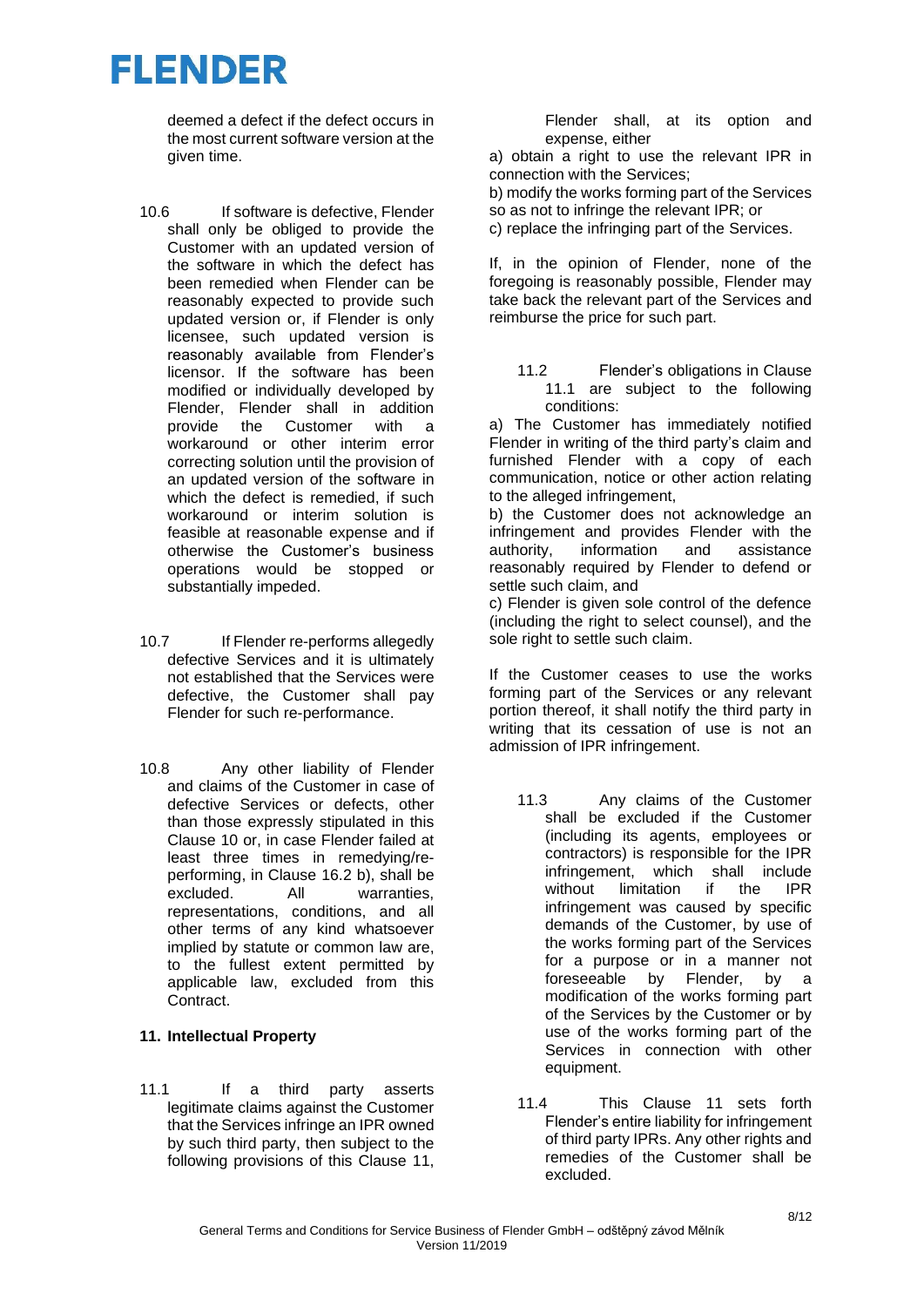#### **12. Liability**

Unless explicitly stipulated in this Contract, this Clause 12 shall exclusively govern the liability of Flender for damages, costs and expenditures, regardless of the legal theory upon which it is based, including, but not limited to liability in Contract, in tort (including negligence), misrepresentation, indemnity, under warranty or otherwise.

- 12.1 Flender shall be liable for bodily injuries and for intentional acts or omissions pursuant to the applicable law.
- 12.2 Flender shall in no event be liable, whether pursuant to any indemnity or in contract, tort (including negligence and statutory duty) or otherwise for loss of profit or revenue, loss of production, interruption of operations or loss of use, cost of capital, loss of interest, loss of information and/or data, for claims arising from Customer's contracts with third parties, or for any indirect or consequential damage.
- 12.3 Flender's total liability, whether pursuant to any indemnity or in contract, tort (including negligence and breach of statutory duty) or otherwise arising by reason of or in connection with the Contract shall not exceed 50% of the Contract Price, if a lump sum has been agreed, or 50% of the fees paid in the 12 months preceding the month in which the claim arose if no lump sum has been agreed.
- 12.4 Any limitations of liability set forth in this Contract shall also apply for the benefit of Flender's subcontractors, employees, agents or any other person acting for Flender.
- 12.5 If the Customer is not or shall not be the sole end user and ultimate owner of the Supplies or is procuring them for the benefit of any kind of joint venture, the Customer shall include a clause in its contracts with the end user, ultimate owner or joint venture participants so that Flender is given the benefit of the indemnities, exclusions and limitations of liability in the Contract by all such users, owners or participants (which shall apply as if the

user, owner or participant were the Customer) and shall indemnify Flender against claims by them to the extent that Flender would not be liable therefore to the Customer under the Contract if the claim had been made by the Customer.

- 12.6 Any and all liability of Flender under this Contract shall cease with the expiry of the defects liability period of the Services.
- 12.7 To the extent the Services include supervision, Flender is only obliged to provide correct and clear instructions and shall not be liable for the consequences of any noncompliance with those instructions.
- 12.8 Any rights, and remedies of the Customer against Flender that are not expressly stipulated in the Contract shall be excluded.

#### **13. Assignment and Sub-contracting**

- 13.1 The Customer may not assign this Contract or any part thereof without Flender's prior written approval.
- 13.2 Flender may assign the Contract or any part of it to an affiliated company ("Affiliate"), being any legal entity ("Company") which directly or indirectly is controlled by Flender, controls Flender or is controlled by a Company which directly or indirectly controls Flender.
- 13.3 Flender shall further be entitled to assign the whole Contract or a part of it to any third party, in the event of a sale or other transfer of the business or a part of the business of Flender to a third party.
- 13.4 Flender may sub-contract parts (but not all) of the Services.

### **14. Confidentiality, Data Protection**

14.1 The parties shall use any documents, know-how, data or other information provided by the other party ("**Information**") exclusively for the purpose of this Contract and keep the same confidential subject to the following. The parties may disclose Information to employees of the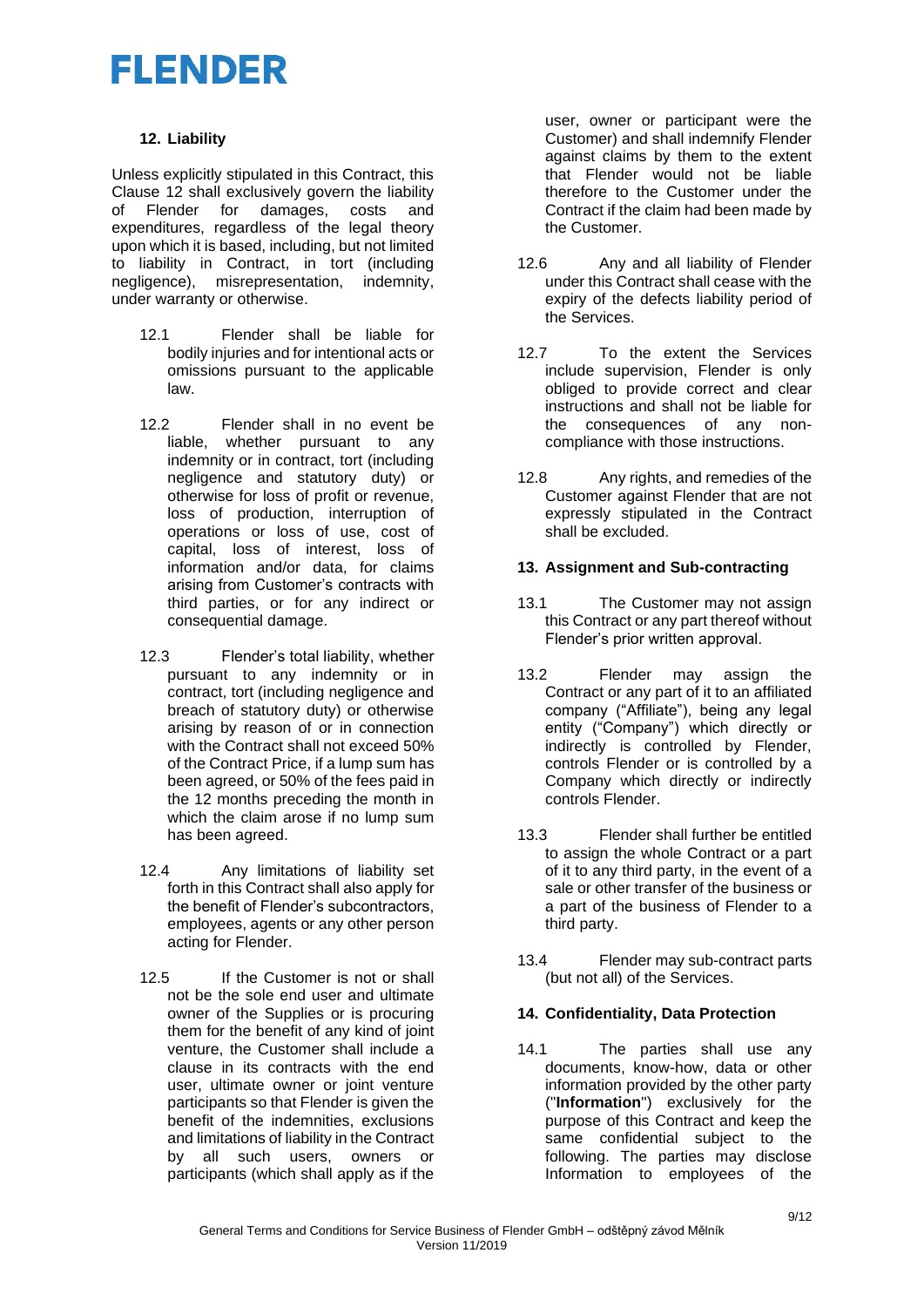receiving party and to third parties who reasonably need to know such Information for the purpose of the Contract provided such employees and third parties are bound by equivalent confidentiality obligations. The party disclosing Information shall be held liable for a breach of such obligations by its employees or a third party.

14.2 This confidentiality obligation shall not apply to Information which

a) is or becomes part of the public domain other than by fault of the receiving party;

b) is disclosed to the receiving party in good faith by a third party who is entitled to make such disclosure;

c) is developed independently by the receiving party without reliance on Information;

d) was known to the receiving party prior to its disclosure by the other party; or

e) is required to be disclosed by law (subject to the receiving party's obligation to notify the disclosing party in a timely manner of such requirement).

- 14.3 The Customer shall only be entitled to take photographs or videos or to otherwise record the performance of the Services with Flender's prior consent. In addition, only personnel of the Customer who operate the plant shall be entitled to be present during the performance of the Services by Flender.
- 14.4 This confidentiality obligation shall survive the expiration or termination of this Contract.
- 14.5 Flender and the Customer shall comply with the statutory provisions relating to protection of personal data. The Customer is obliged to create the prerequisites required by law (e.g. to obtain declaration of consents) to enable Flender to perform the Services without any breach of law. The Customer is advised to take appropriate measures – as far as possible – to prevent access of Flender to personal data or trade secrets of the Customer while providing the Services. In the event that it cannot be prevented that Flender is granted access to personal data of the Customer, the Customer is obliged to inform Flender in due time before the Services are performed. The Customer and Flender

shall then agree on the actions to be taken.

#### **15. Suspension**

- 15.1 Flender may suspend performance of its obligations under the Contract, if (i) the Customer is in delay with any payment or in providing any payment security required under this Contract for more than 30 days, or (ii) the Customer fails to perform those of its obligations necessary for Flender to perform the Services, or (iii) the Customer otherwise materially breaches the Contract.
- 15.2 If Flender suspends the Contract in accordance with Clause 15.1 or in the event the Customer suspends the Contract without the express written agreement of Flender, the Customer shall become immediately liable to pay Flender for all parts of the Services already provided. The Customer shall further reimburse Flender all reasonable additional costs and expenses incurred as a result of such suspension (e.g. payments to subcontractors, cost of waiting time, demobilization and remobilization, etc.). Any contractual dates shall be extended for a reasonable period to overcome the effects of the suspension.

### **16. Termination**

- 16.1 Either party may terminate this Contract with immediate effect by written notice, if the other party becomes bankrupt or insolvent, has a receiving order made against it or compounds with its creditors, or carries on business under a receiver, trustee or manager for the benefit of its creditors or goes into liquidation.
- 16.2 Save as provided under Clause 6.4 and Clause 16.1, the Customer may terminate the Contract only in the circumstances set out below and in each case upon 14 days written notice to Flender:

a) in the event of delay, if the maximum liquidated damages under Clause 5.2 are payable, a reasonable additional period of time for performance of the Services has been granted to Flender, and has expired and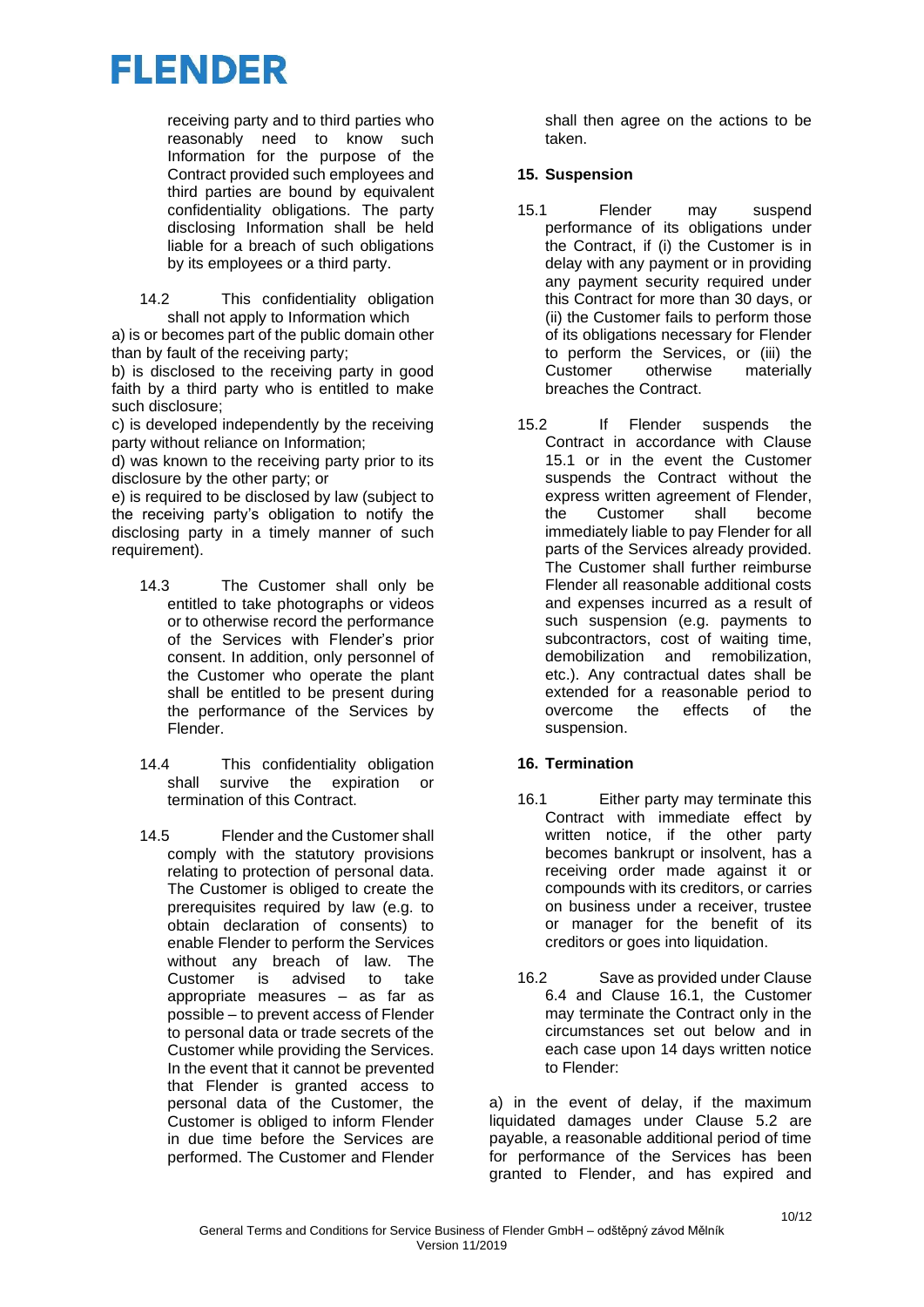Flender within that time has not provided a commitment to pay further liquidated damages exceeding the before-mentioned maximum liquidated damages in respect of the continuing period of delay, or

b) in the event Flender has materially breached the Contract and has not remedied the breach within a reasonable period after receiving a written notification of the breach from the Customer.

- 16.3 Any termination by the Customer shall not affect those parts of the Services already performed in accordance with the Contract prior to the termination. After termination of the Contract in accordance with Clause 16.2, the Customer shall remain liable to pay Flender for all parts of the Services already performed prior to termination. The Customer shall be entitled to compensation for the costs incurred in excess of the Contract Price if it had the defective Services completed by a third party. For the avoidance of doubt, Clause 12 shall apply in case of termination.
- 16.4 Notwithstanding any other rights it may have under this Contract, Flender may terminate the Contract a) if the Customer comes under the direct or indirect control of any competitor of Flender, or b) if the Customer materially breached the Contract and has not remedied the breach within a reasonable period after a notification by Flender or is in delay in making any payment or in providing any payment security required under this Contract for more than 60 days; or c) if the Contract has been suspended for more than 60 days.
	- 16.5 In the event of termination by Flender, Flender shall be entitled to recover from the Customer the Contract Price less any saved or avoided expenditure and any additional cost and expenses incurred by Flender due to such termination.

### **17. Dispute Resolution, Applicable Law**

17.1 The Contract and any dispute or claim arising out of, or in connection with, it or its subject matter or formation (including non-contractual disputes or claims) shall be governed by and construed in accordance with the substantive laws of the Czech Republic. The UN Convention on Contracts for the International Sale of Goods shall not apply.

- 17.2 All disputes arising out of or in connection with the Contract including any question regarding the termination or any subsequent amendment of the Contract shall be finally settled before competent court according seat of Flender.
- 17.3 Section 558 (2), Section 1726, Section 1728, Section 1729, Section 1740 (3), Section 1744, Section 1757 (2) and (3), Section 1765, Section 1798 to 1800, Section 1950, Section 1995 (2) and Section 2630 of the Civil Code shall not apply. The parties expresivelly confirm that this contract shall be concluded by them as enterpreneeurs within their business. Neither of the parties has a weaker position towards the other party.

### **18. Export Regulations**

- 18.1 If the Customer transfers works forming part of the Services (hardware and/ or software and/ or technology as well as corresponding documentation and/ or works and services, regardless of the mode of provision, and/ or including all kinds of technical support) provided by Flender to a third party worldwide, the Customer shall comply with all applicable national and international (re-) export control regulations. In any event the Customer shall comply with the (re-) export control regulations of the Federal Republic of Germany, of the European Union and of the United States of America.
- 18.2 If required to conduct export control checks, the Customer, upon request by Flender, shall promptly provide Flender with all information pertaining to a particular end customer, destination and intended use of works forming part of the Services, as well as any export control restrictions existing.
- 18.3 The Customer shall indemnify and hold harmless Flender from and against any claim, proceeding, action, fine, loss, cost and damages arising out of or relating to any non-compliance